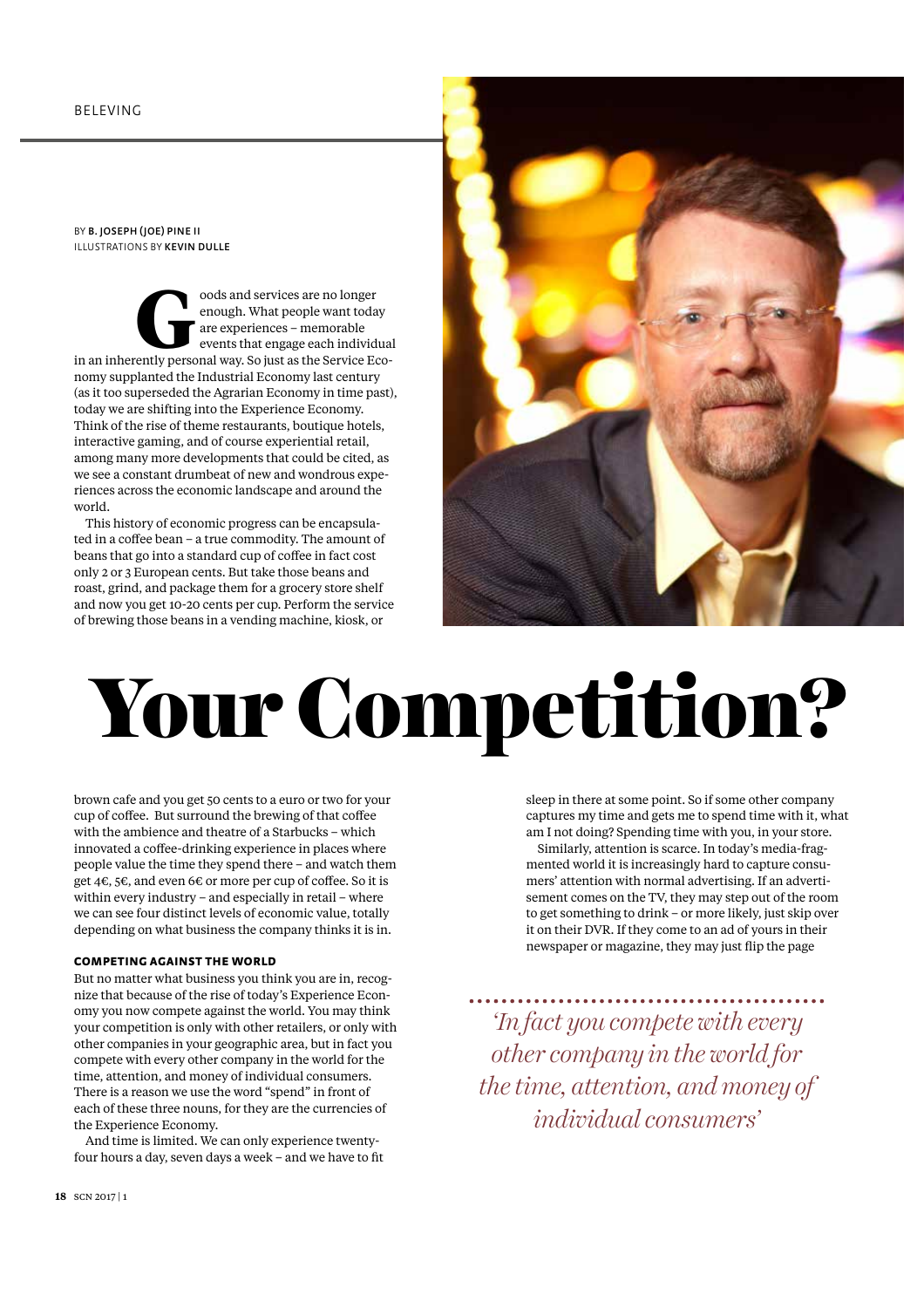*'The best way to generate demand for your retail stores is to create an engaging experience'*

# The World

and give it no mind. And who doesn't hate pop-up ads as well as videos blaring out at you, getting in the way of what you are trying to accomplish online? But when some company does capture my attention because they created an engaging experience – whether online or off – then what am I not doing? Giving that attention to you and your business.

And finally, money is consumable, meaning if a consumer has a euro to spend and he purchases some economic offering (whether a commodity, good, service, experience, or transformation) from some other company in some other geographic area, then that is money he is not spending with you, on your merchandise. Everyone has finite resources; if your offerings do not provide more value to consumers than their other options, you will not get their business.

Therefore, you need to understand a fundamental principle of the Experience Economy: *the experience is the marketing*! The best way to generate demand for your retail stores – the mission of marketing – is to create an experience that is so engaging that consumers cannot help but spend time with you, give you their attention,

and then buy your merchandise as a result. You must then create and stage marketing experiences – experiences that do the job of marketing by generating demand for your merchandise.

# MARKETING EXPERIENCES

Interestingly, manufacturers have come to embrace this principle more readily than retailers. That is why you see such "brandlands" dotting the landscape as the Guinness Storehouse in Dublin, Volkswagen's Autostadt in Wolfsburg, Ferrari World in Abu Dhabi, a growing number of LEGOLands around the world, and of course the Heineken Experience right there in Amsterdam.

But manufacturers do not have to create such spectacular flagship locations; you find them increasingly in normal retail locations. Nike was one of the first to go this route with its Niketown format, but I would argue that they have degenerated over time from truly exciting experiences into mere merchandising.

Inarguably the most successful, of course, is Apple. I can still remember back in 2002 when Steve Jobs announced he was going into retail, and he got lambasted in the business press. Commentators said he did not know what he was doing, that Apple was going to tick off their business partners, that the company would fail. But Jobs proved them wrong by creating not just a normal retail store, but the Apple Store experience. Every product not inside of clamshell packaging is live, ready to be touched, fondled, used, and experienced. The store personnel are incredibly knowledgeable and fall over themselves to help. Consumers can get any question they have answered, can take classes and workshops in-store, and interact with geniuses by appointment.

Today, Apple is the most productive retailer in the entire world, getting on the order of US\$6,000 per square foot across almost 500 stores around the world – over an order of magnitude greater than the average retailer. Now obviously that is predicated on great products. If Apple did not have such wonderful (and wonderfully engaging) products, then the store experience would not matter as much. But when you have both great products and a great experience, then magic can happen.

#### AMERICAN GIRL PLACE

The best retail experience I have ever seen, though, is the American Girl Place, from a manufacturer (now owned by Mattel) of very high-end (over US\$100) dolls. The Places (not stores!) are paragons of merchandising, but it is all of the experiences – places within the Place – that are the most engaging. There is the Cafe where you can eat lunch, tea, or dinner, including having a special seat and place setting for your girl's own doll (and she can borrow one if she didn't bring her own!). There is a doll salon to get your doll's hair done, a photo shoot to see her picture on the cover of American Girl Magazine, a doll hospital, and in the original Places even a 150-seat theatre with a live staged production!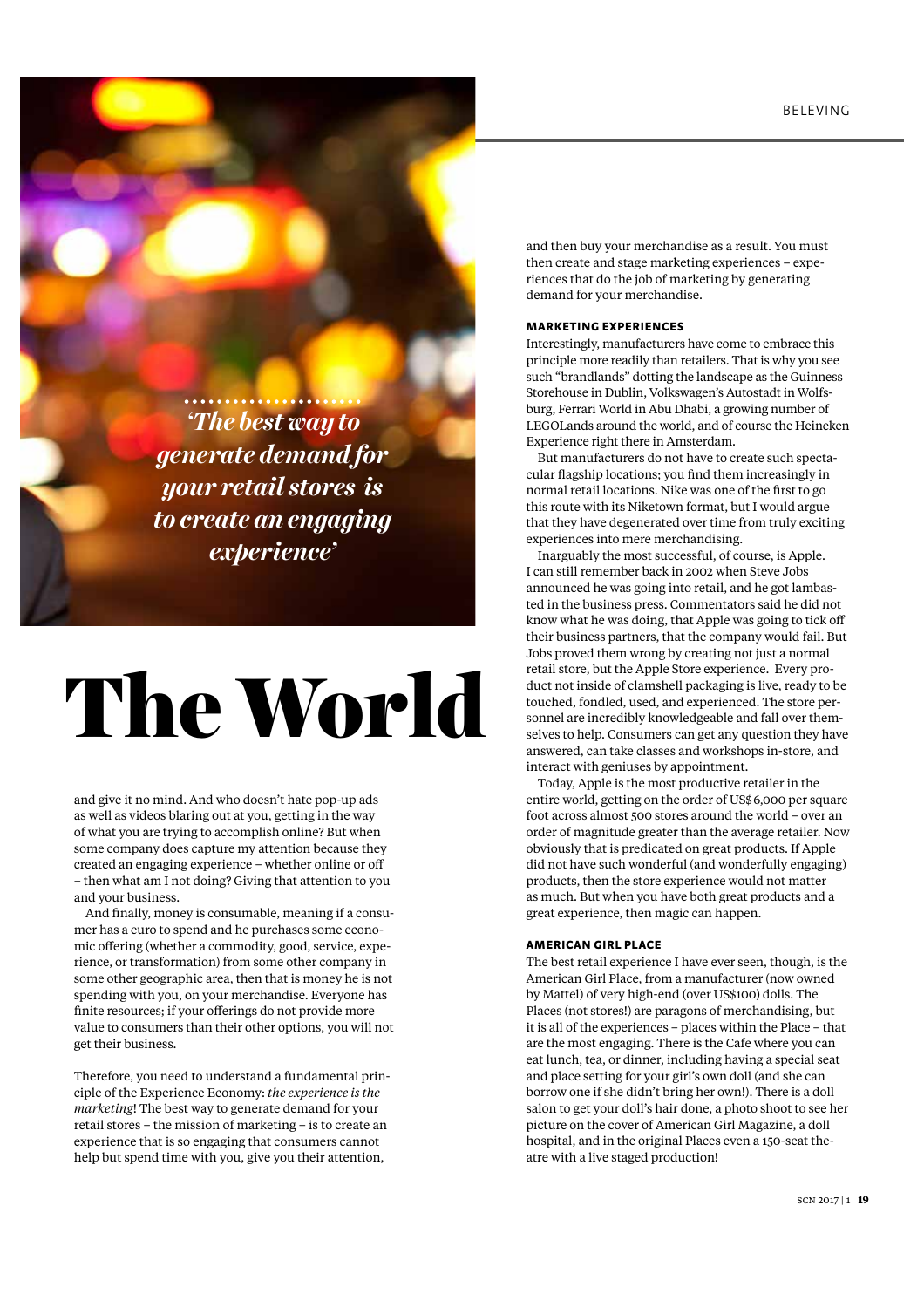Think about it: you can go to an American Girl Place and spend hundreds of dollars without buying a thing – just for the admission-feed experiences. But then of course you leave with a bag or two with another doll, clothing, books, and other merchandise all serving as memorabilia for the engaging experiences you just had. No wonder the average family going into an American Girl Place doesn't leave for over two hours!

#### CHARGING ADMISSION

And that's the key. Perhaps paradoxically, the best way to get consumers to spend their money, give you their attention, and get them to spend time with you is to charge for that time via an admission or membership fee. More and more companies are charging for time in retail, including the Mall of America (near where I live in Minnesota) with



ces. But other cafes have, most notably Ziferblat, a small chain of cafes in the UK that charge 6 pence per minute – and the coffee is free! It is subsumed within the admission fee people pay to spend time in the place.

And remember each of the brandlands mentioned earlier? Every single one of them charges admission, and you may recall that when Heineken redesigned the Experience a few years ago it even upped the fee from 5€ to 15€ – and attendance actually went up, as well, I'm sure, with beer sales.

#### HAJENIUS

But my favorite Dutch example is what I think is the best cigar store experience in the world: P.G.C. Hajenius on Rokin in Amsterdam. The place first of all exudes authenticity (a subject for another time). Second, it lets

> *'Perhaps paradoxically, the best way to get consumers to spend their money and to spend time with you is to charge for that time'*

its central amusement park; Recreational Equipment Inc., which charges to climb a 60-foot mountain it has placed in its larger stores to get consumers to experience the mountain-climbing gear it sells; the flagship Lush store in London with its day spa; Eataly with its Italian cooking classes; and on the list could go. In each case the retailer understands that if they can get you to experience its products before you buy them, the chances you will buy them go up.

Starbucks has always been one of my favorite exemplars of the Experience Economy, for Howard Schultz recognized the value of going beyond the selling coffee goods to creating coffee-drinking experiences, places where people enjoyed the time they spent there. For what consumers seek in their experiences are time well spent. Focusing solely on price and convenience – time well saved – is a sure route to commoditization.

Starbucks has yet, however, to take the next logical step of charging people for the time they spend in its playou experience its products right in the store, with its own cafe. And third, twice a week it stages an admission-feed experience in its back boardroom, where people pay 35€ for an educational cigar class, with a cigar itself subsumed within the experience for free.

And I remember being in London a number of years ago with my wife and asking the hotel concierge if there were any experiences I should check out. He asked, "Have you ever been to Vinopolis?" Inquiring as to what exactly it was, he responded, "Well, it's a wine store that charges admission." "Oh," I replied, "we have to go!"

On arriving, however, I discovered it was really a wine museum, with "City of Wine" as its theme. After paying the £15 admission fee, we spent over two hours in the well-executed experience, learning where grapes are grown, how they are turned into wine, the different varieties, and every once in a while using one of the five coupons that we each received as part of our admission fee to taste a small glass of wine.